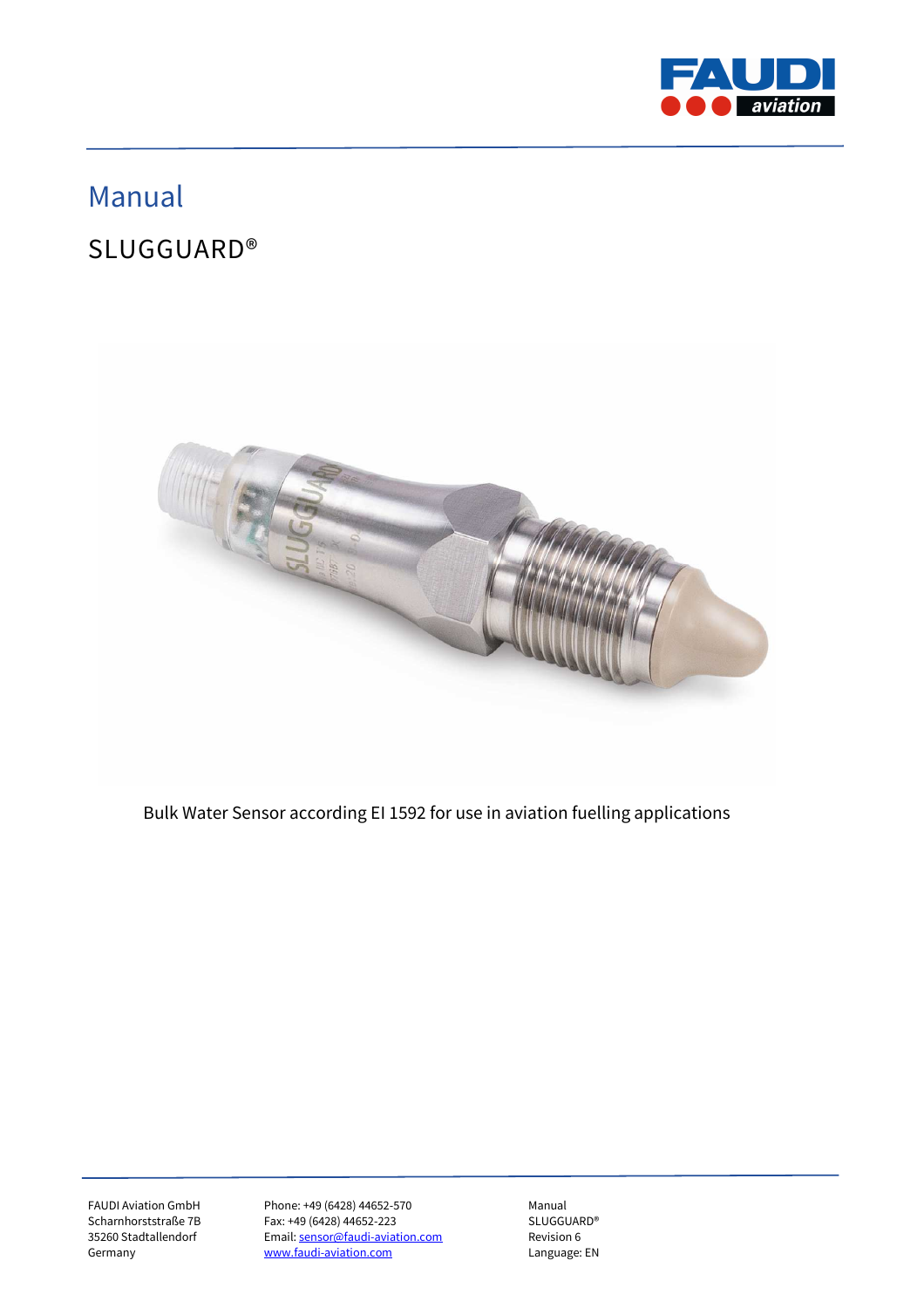

| 1. Revisions                                            | $\overline{2}$ |
|---------------------------------------------------------|----------------|
| 2. Introduction                                         | 3              |
| 3. Intended Use                                         | 3              |
| 4. Safety Instructions                                  | 3              |
| 4.1 Operational safety                                  | 3              |
| 5. Installation, Commissioning and Operation            | 4              |
| 5.1 Return                                              | 4              |
| 5.2 Contact                                             | 4              |
| 6. Identification                                       | 5              |
| 6.1 Reception                                           | 5              |
| 6.2 Scope of Delivery                                   | 6              |
| 7. Possible Applications                                | $\overline{7}$ |
| 7.1 Bulk Water Sensor according EI 1592 in Pipe Section | $\tau$         |
| 7.2 SLUGGUARD® in Water Sump of Filter Water Separator  | $\overline{1}$ |
| 7.3 SLUGGUARD® Below Water Sump on Filter Vessels       | 8              |
| 7.4 Options and their Accessories                       | 8              |
| 7.5 Ball Valve for SLUGGUARD®                           | 9              |
| 8. General Safety and User Instructions                 | 10             |
| 8.1 Safety                                              | 10             |
| 8.2 Installation for Various Applications               | 10             |
| 8.3 Connection                                          | 11             |
| 8.4 Electrical Connection in Explosion Hazard Areas     | 11             |
| 8.5 Explosive Gas Atmospheres Zone 0 and Zone 1         | 12             |
| 8.6 Isolating Barrier for SLUGGUARD®                    | 13             |
| 8.7 Relay Outputs of Barrier                            | 13             |
| 9. Cleaning, Maintenance and Repair                     | 14             |
| 9.1 Disposal                                            | 14             |
| 10. Technical Data                                      | 15             |
| 11. ATEX Approval                                       | 16             |
| 12. EU Declaration of Conformity                        | 18             |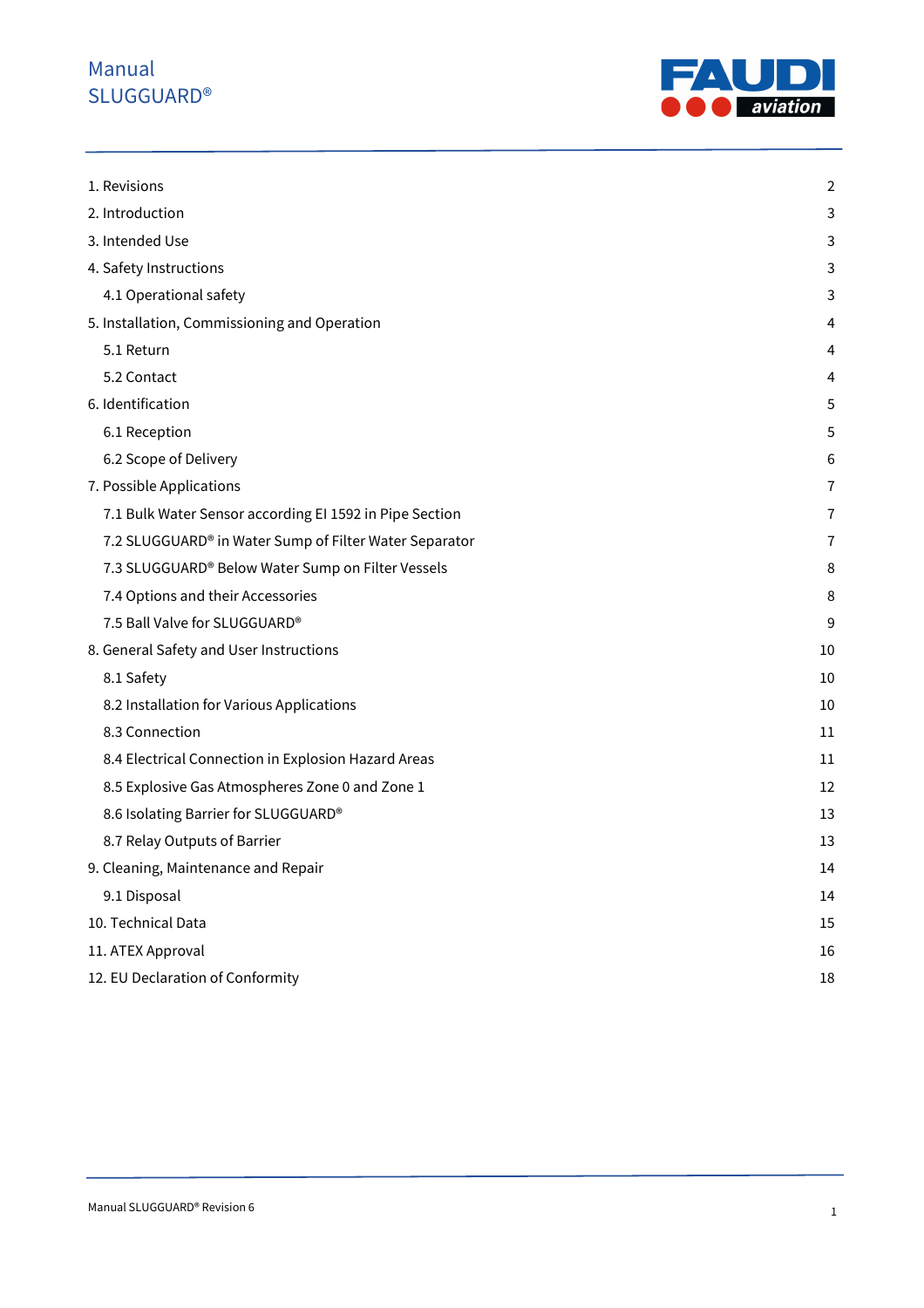

#### 1. Revisions

| <b>Revision</b> | <b>Revision Details</b>                 | <b>Received and</b><br><b>Entered by</b> | Date       |
|-----------------|-----------------------------------------|------------------------------------------|------------|
| $\mathbf 0$     | <b>Standard Manual</b>                  | <b>Matthias Aden</b>                     | 23/07/2019 |
| 3               | ATEX Certificate on Page 16             | <b>Matthias Aden</b>                     | 15/01/2020 |
| 5               | EU Declaration of Conformity on Page 18 | <b>Stefan Graf</b>                       | 14/08/2020 |
| 6               | General Adjustment                      | <b>Stefan Graf</b>                       | 13/07/2021 |

### **Notes on Safety Icons and Symbols**



Warning!

This symbol alerts you to hazards. They can cause serious damage to the instrument or to persons if ignored.



Caution!

This symbol alerts you to possible faults which could arise from incorrect operation. They could cause damage to the instrument if ignored.



This symbol indicates important items of information.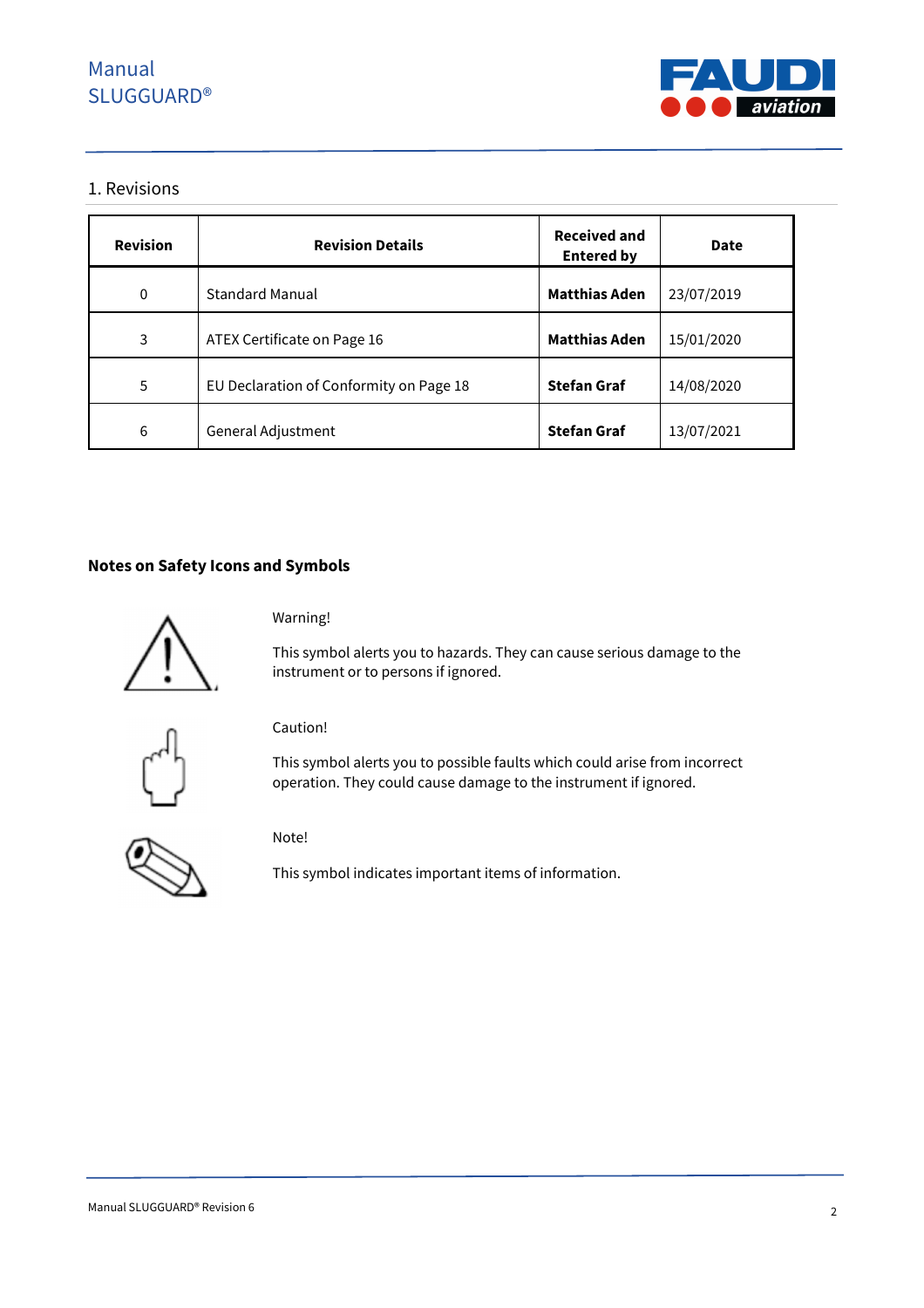

### 2. Introduction

For secure and error-free operation of the device, these operating instructions must be read with care before commissioning and kept at a site well accessible for the operator/s.

Should further questions arise after the lecture of these operating instructions please do not hesitate to contact our sales representatives.

### 3. Intended Use

The SLUGGUARD® bulk water sensor is designed for the detection of bulk quantity of free water in running aviation fuel or for the distinction of media (fuel / water) in low points of filter water separators or in drain points of filter vessels. The manufacturer is not liable for damages caused by improper or non-intended use of the device.

### 4. Safety Instructions

This manual provides operation and routine maintenance instructions for the FAUDI Aviation SLUGGUARD<sup>®</sup>. Read this manual and ensure that you fully understand its content before you attempt to install, use or maintain the SLUGGUARD®.

Work on electrical equipment is to be conducted by trained specialists only, according to valid regulations. Attention must be paid to the requirements of VDE 0100 when setting up high-power electrical units with nominal voltages of up to 1000V, including associated standards and stipulations.



Check the details on the type plate to ensure that the equipment is connected to the correct mains voltage.

Protect against touching dangerously high electrical voltages. Opening the equipment is strictly prohibited. The equipment is only to be used within the permitted temperature and operation ranges (see Chapter 10).

All CHANGEs of the SLUGGUARD® with parts which are not specified or approved by FAUDI Aviation GmbH, as well as repair and service with unspecified parts will result in loss of the CE conformity and guarantee.

In case of doubt, please turn directly to FAUDI Aviation GmbH, respectively to your FAUDI Aviation Distributor or Service organization.



Danger, safety, prohibition and risk notes in this manual must be complied with under all circumstances!

### 4.1 Operational Safety

The SLUGGUARD® is designed and tested according to the state of the art and left the factory in perfect functioning order. Relevant regulations and european standards have been met.

As the user, you are responsable for complying with the following safety conditions:

- Installation instructions
- Local prevailing standards and regulations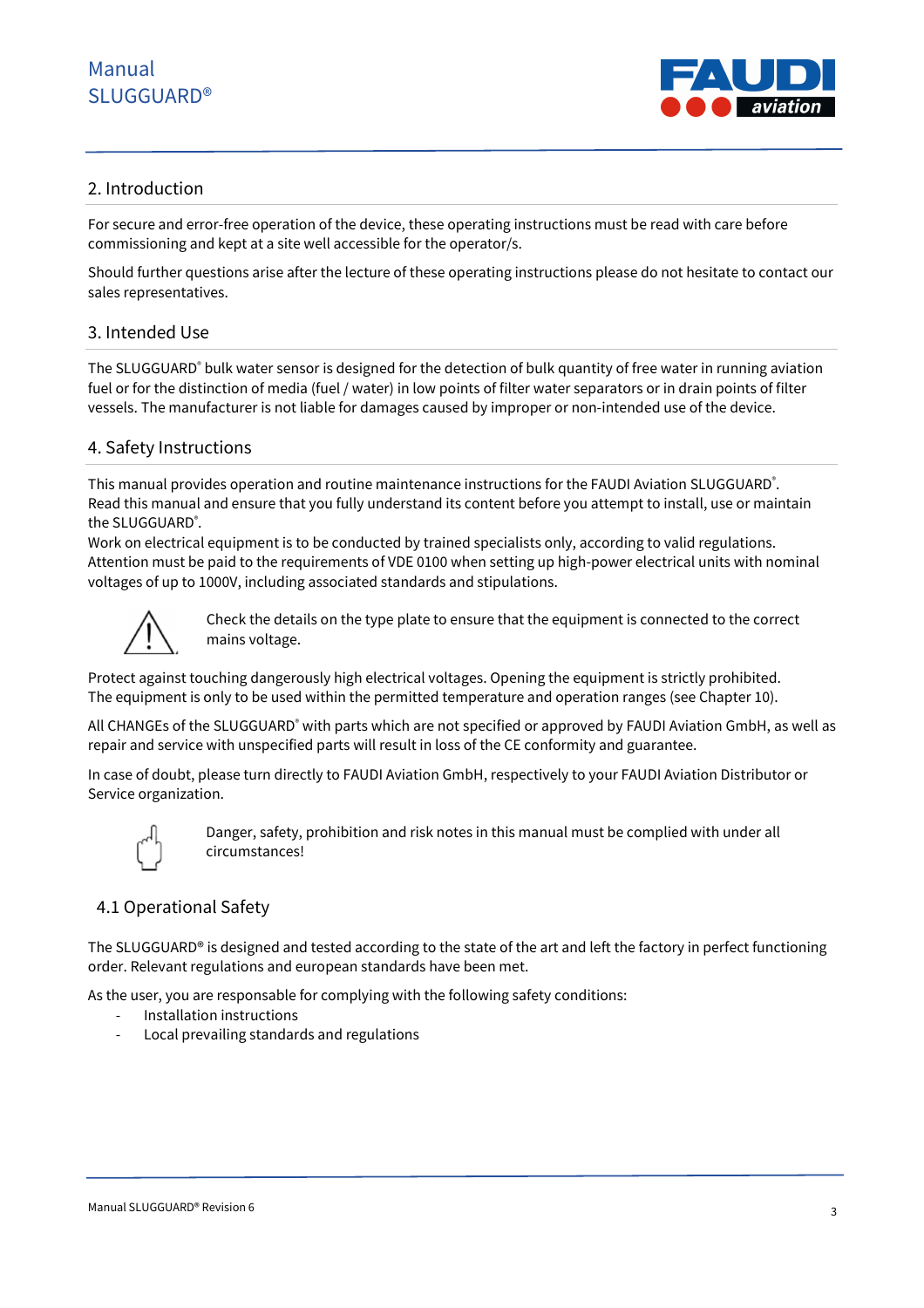

### 5. Installation, Commissioning and Operation

For cabling and mechanical setup of the SLUGGUARD® please refer to the training documents (Certified Installer Training).

Before commissioning of the entire measuring point, check that all connections are installed correctly. Ensure that electrical cables are not damaged. Do not operate damaged products and secure them against unintentional commissioning. Mark the damaged product as being defective.

Measuring point faults may only be rectified by authorised and specially trained personnel. If faults cannot be rectified, the products must be taken out of service and secured against unintentional commissioning.

Repairs may only be carried out by manufacturer or by a designated service organisation.

### 5.1 Return

If the device requires repair, please send it in cleaned condition to the appropriate sales centre. Please use the original packaging, if possible.

When sending for repair, please enclose a note with a description of the error and the application.

Please enclose the certificate of decontamination (to be found on the download section of FAUDI-Aviation-Sensor homepage.

#### 5.2 Contact



**Contact address of manufacturer: FAUDI Aviation GmbH** Scharnhorststraße 7B D-35260 Stadtallendorf

Tel.: +49 (6428) 44 652 570 Fax: +49 (6428) 44 652 223 Email: sensor@faudi-aviation.com Web: www.faudi-aviation.com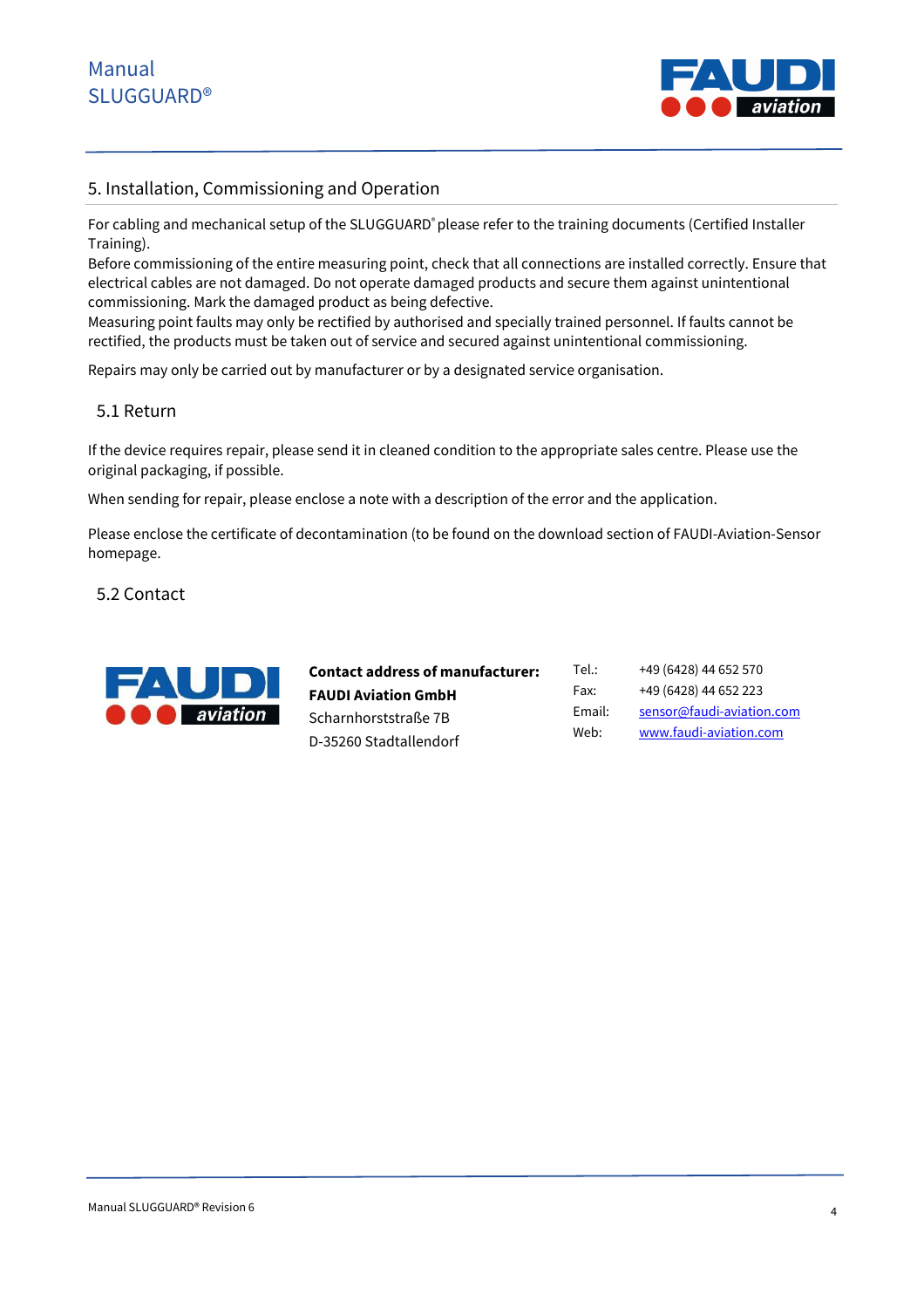

### 6. Identification



SLUGGUARD® with LED

#### 6.1 Reception

You should have received a device like above.

Make sure the packaging is undamaged!

Inform the supplier about damage to the packaging. Keep the damaged packaging until the matter has been settled.

Make sure the contents are undamaged!

Inform the supplier about damage to the delivery contents. Keep the damaged products until the matter has been settled.

Check that the scope of delivery is complete and agrees with your order and the shipping.

The packaging material used to store or to transport the product must provide protection against shock and humidity. The original packaging offers the best protection. Also, keep to the approved ambient conditions (see "Technical data").

If you have any questions, please contact your supplier or your sales centre responsible.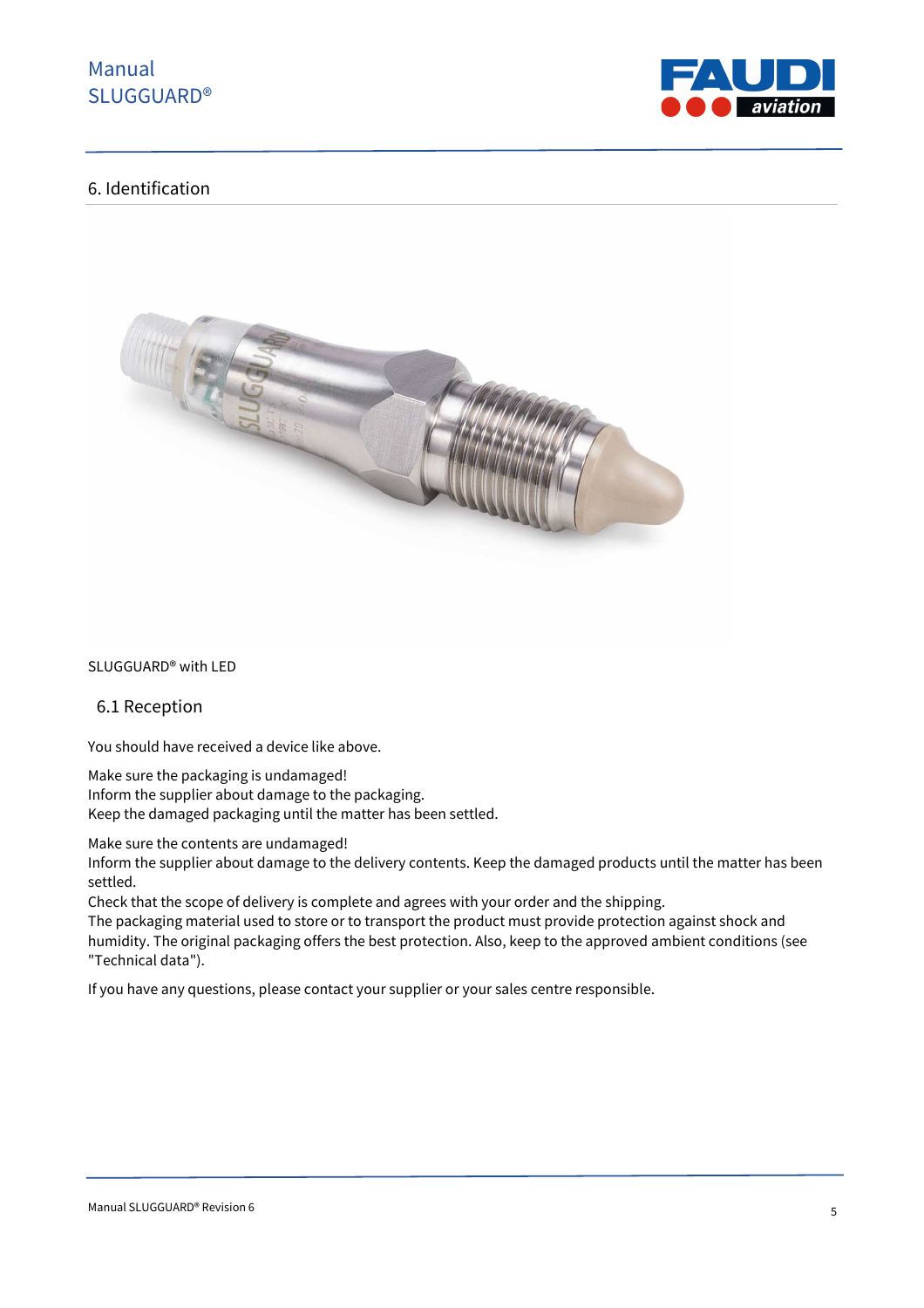

## 6.2 Scope of Delivery

The following items are included in the delivery:



One Set comprises:

- a) 1 SLUGGUARD®
- b) 1 Dedicated barrier for hazardous area installation of SLUGGUARD® in zone 0 / 1
- c) 1 Connection cable between sensor and barrier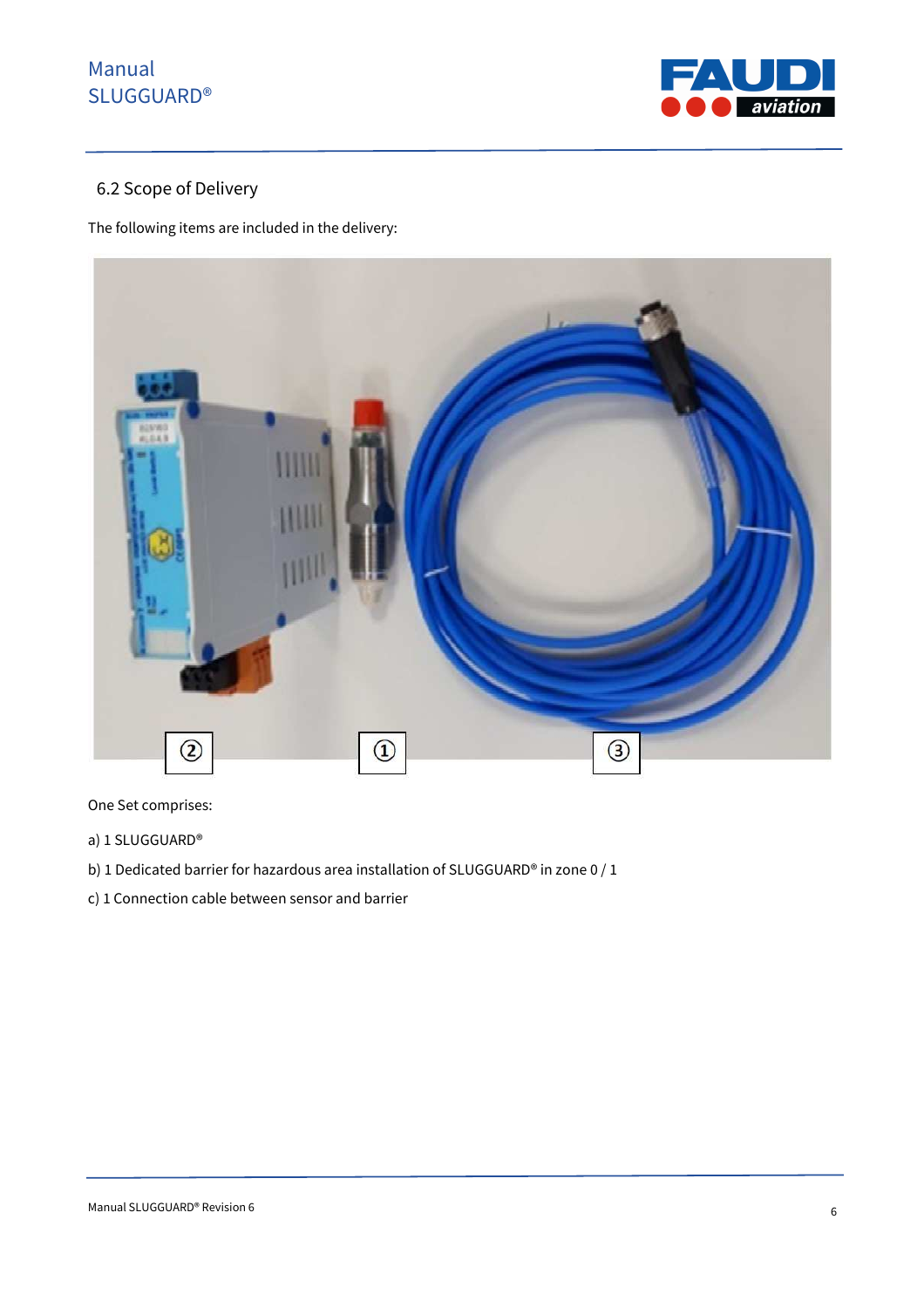

## 7. Possible Applications

## 7.1 Bulk Water Sensor according EI 1592 in Pipe Section



## 7.2 SLUGGUARD® in Water Sump of Filter Water Separator

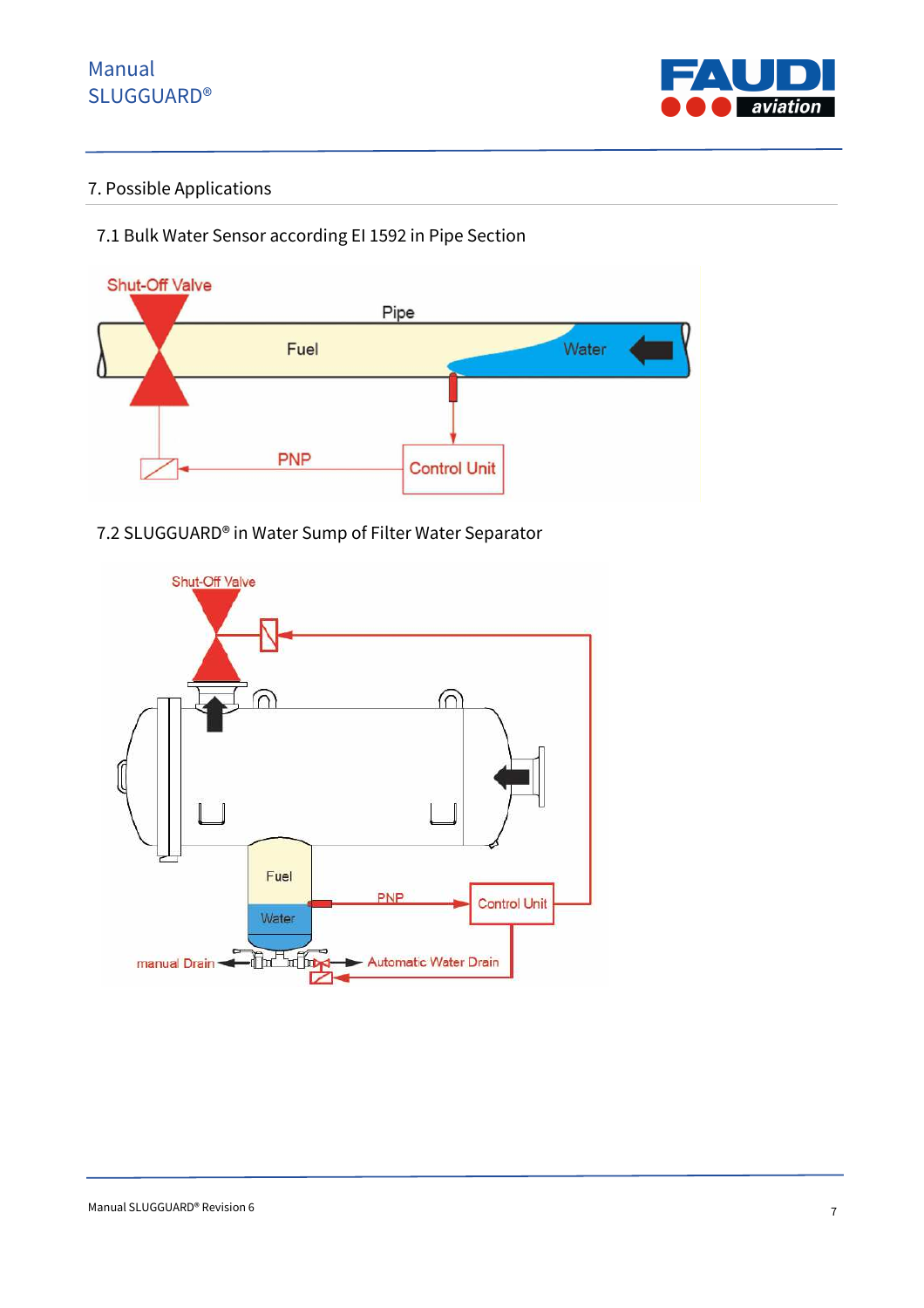

## 7.3 SLUGGUARD® Below Water Sump on Filter Vessels



## 7.4 Options and their Accessories

| SLUGGUARD <sup>®</sup> Stainless Steel without LED, G1/2 process<br>connection, M12 plug connector, PNP output | Part No. 600040 |
|----------------------------------------------------------------------------------------------------------------|-----------------|
| SLUGGUARD <sup>®</sup> Stainless Steel with LED, G1/2 process connection,<br>M12 plug connector, PNP output    | Part No. 600001 |
| Barrier with power supply and relays output                                                                    | Part No. 600041 |
| Connection cable with M12 connector, 15 m length                                                               | Part No. 526102 |
| Measuring ball valve for SLUGGUARD®                                                                            | Part No. 600511 |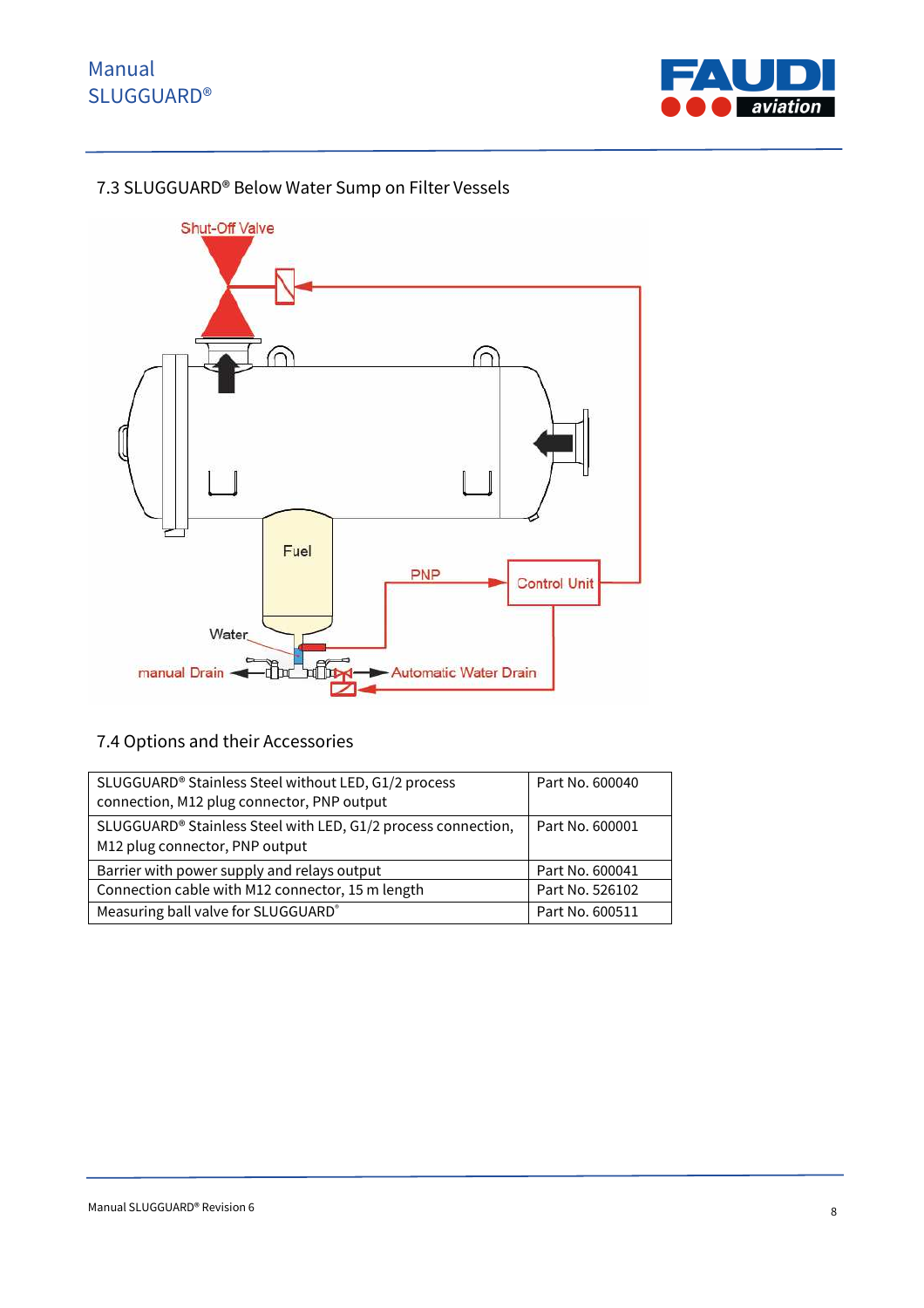

### 7.5 Ball Valve for SLUGGUARD®



| Pos | Description                              | Description 2 | Material   |
|-----|------------------------------------------|---------------|------------|
|     | Double nipple (not in scope of delivery) | R1''/3/4''    | 1.4571     |
|     | <b>SLUGGUARD®</b>                        | Without LED   |            |
|     | O-Ring 17,86x2,62                        |               | <b>NBR</b> |
|     | Ball Valve SLUGGUARD <sup>®</sup>        |               |            |



When using the ball valve for the SLUGGUARD<sup>®</sup> – the sealing will be generated via O-ring. No need to use Teflon tape! Tightening torque: 20 – 30 Nm max.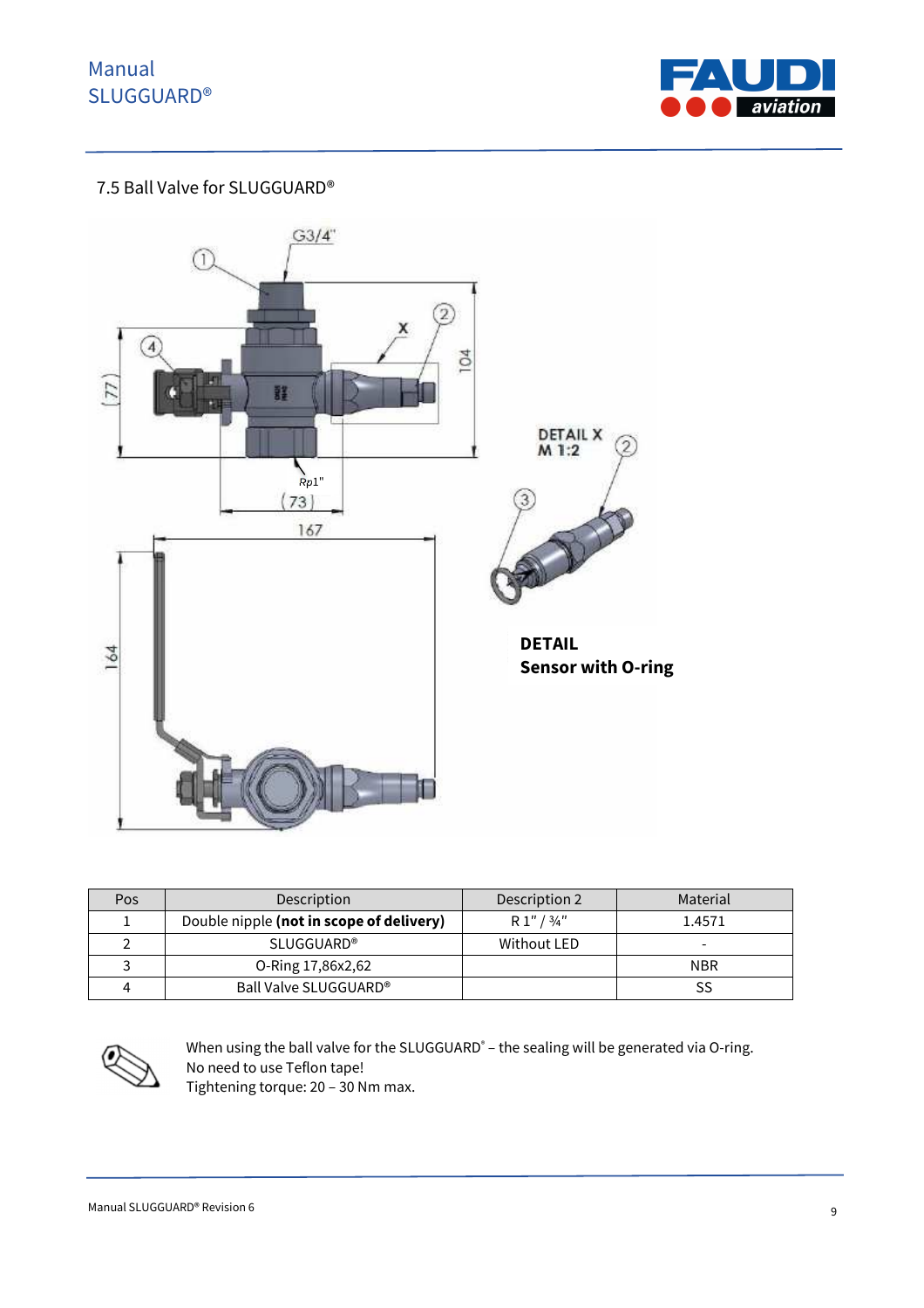

### 8. General Safety and User Instructions

### 8.1 Safety

#### **Intended use**

The sensor must be used solely for the level detection of liquids in applications which are specified and approved by FAUDI Aviation GmbH.

The sensor must only be used for media against which the housing material and sensor tip are resistant.

#### **Staff qualification**

Installation and operating personnel must be qualified and instructed. This applies in particular to assembly, installation and explosion protection. Make sure that the staff has read and understood these instructions.

#### **Technical condition**

Use the sensor only when in perfect technical condition. Only use FAUDI Aviation GmbH accessories. FAUDI Aviation GmbH will accept no liability for other manufacturers' accessories.

#### **Risk of burns from hot media**

During operation the sensor housing may warm up to over 50 °C. When working with hot media provide protection against burns.

#### **Explosion hazard areas**

Ensure that safety requirements are complied with. Do not use equipment that would be exposed to hard impacts.

#### 8.2 Installation for Various Applications

When using the SLUGGUARD® without the dedicated ball valve – use sufficient sealant material like PTFE (Teflon tape) to seal the sensor.

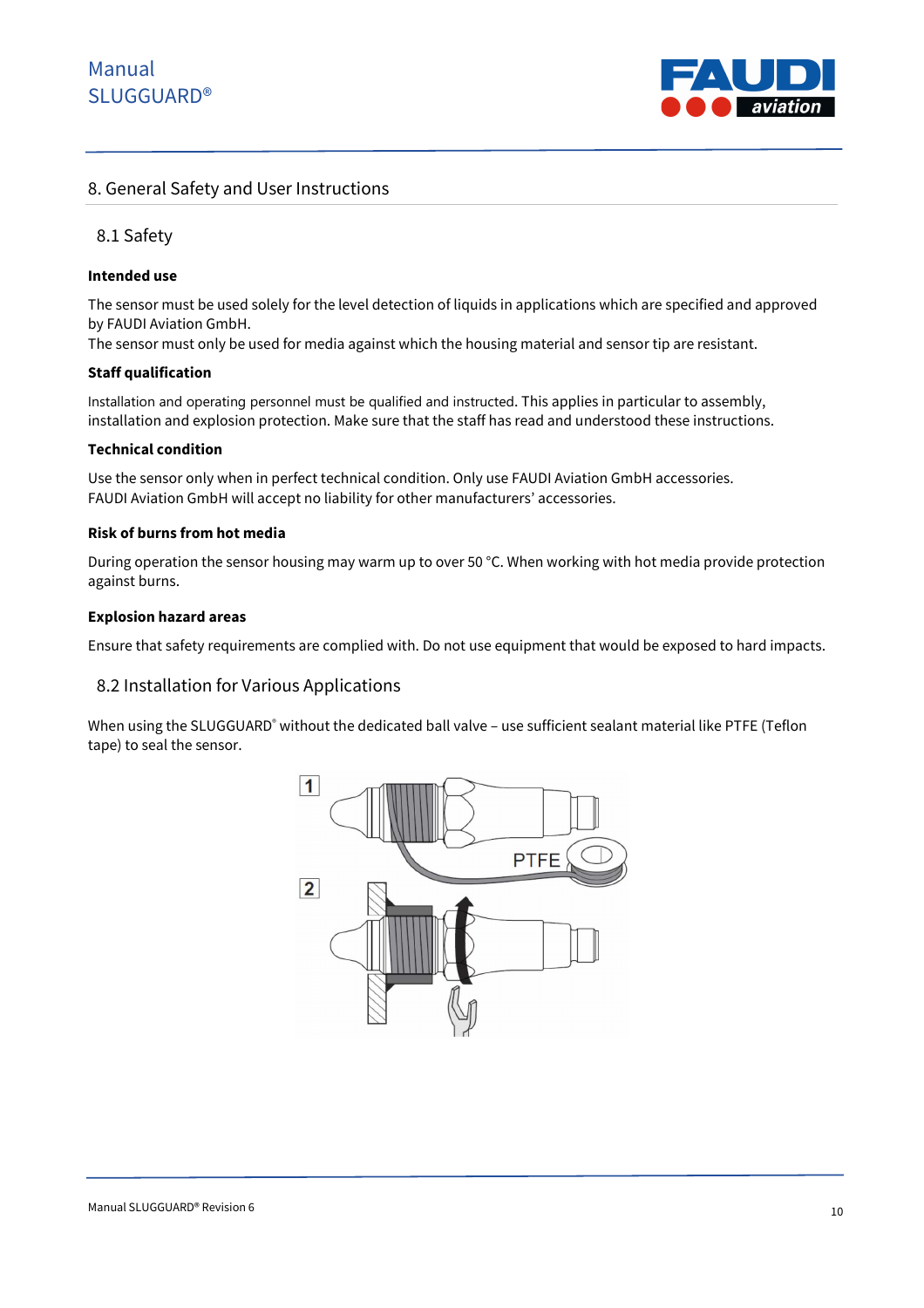

SLUGGUARD® with common G1/2 process connection: Ensure that vessel and pipelines are free of media.

Seal thread on sensor with Teflon tape (PTFE). Screw in SLUGGUARD<sup>®</sup>. Tightening torque G 1/2: 30 Nm max.

### 8.3 Connection

A voltage supply of 12 V to 30 V DC should be provided

1) Switch off supply voltage.

2) Connect the sensor in accordance with the pin assignment.

### **Terminal assignment**



| <b>Output</b><br>type | <b>Equivalent circuit</b> | <b>Function</b> | $M12-A$<br>4-pin | <b>Cable outlet</b> |
|-----------------------|---------------------------|-----------------|------------------|---------------------|
| <b>PNP</b>            | $+Vs$                     | $+Vs$           | 1                | <b>Brown</b>        |
|                       | SW1 (NO)                  | SW1 (NO)        | 4                | Black               |
|                       | SW1 (NC)                  | SW1(NC)         | 2                | White               |
|                       | GND (0 V)                 | GND (0 V)       | 3                | Blue                |

### 8.4 Electrical Connection in Explosion Hazard Areas

Depending on the variant, the SLUGGUARD<sup>®</sup> is approved for most explosion hazard areas.

#### **CAUTION**!

#### **Risk of fatal accident due to a wrongly connected sensor**



In explosive gas atmospheres of zone 0 or 1, use FAUDI Aviation GmbH isolation barriers. Use in minimum insulated cable conforming to IP67 specification.

Allow only persons trained in explosion protection to perform the installation.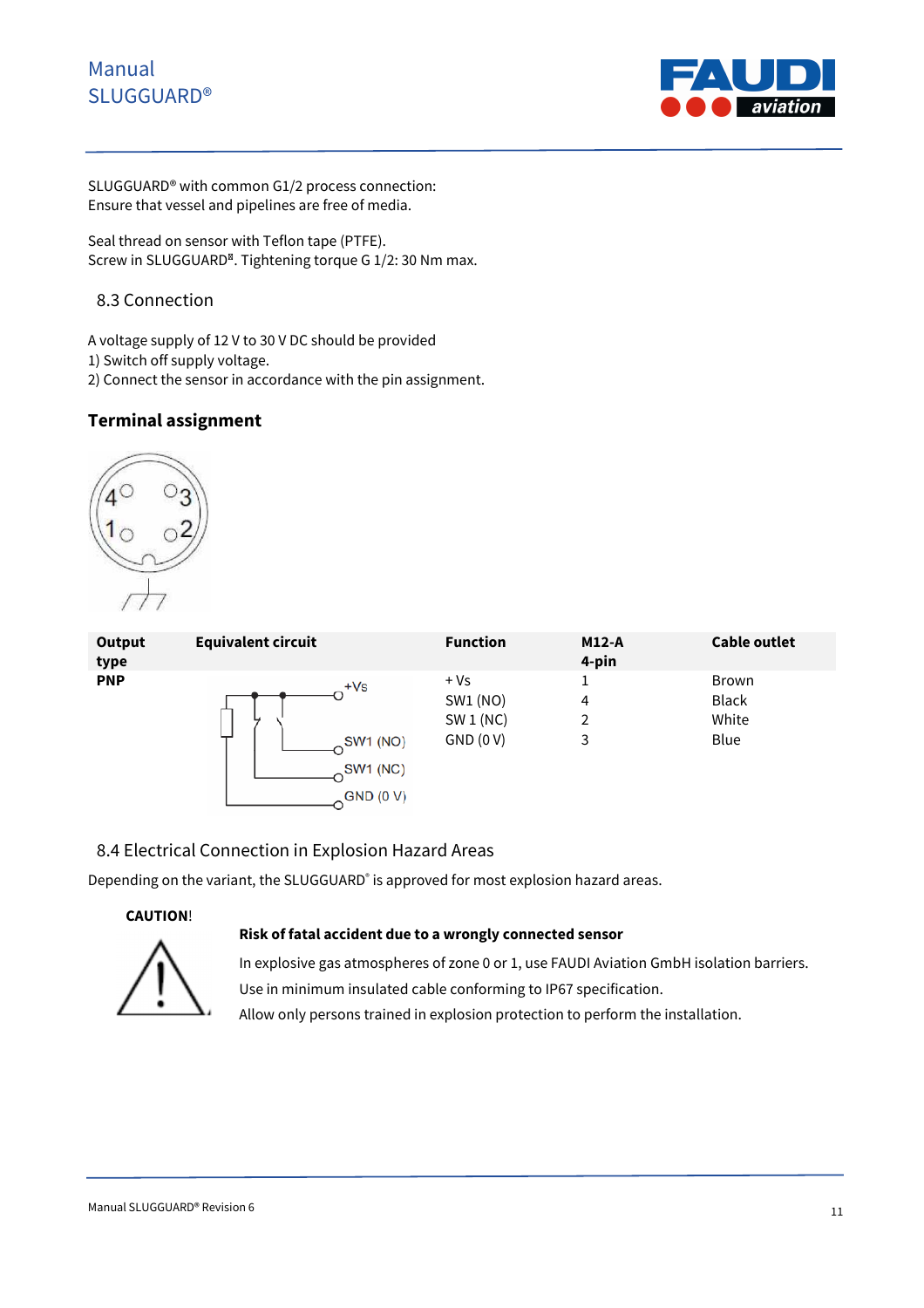

### 8.5 Explosive Gas Atmospheres Zone 0 and Zone 1

The SLUGGUARD<sup>®</sup> can be used in explosion hazard areas of zone 0 or zone 1. Sensors with PNP can only use FAUDI Aviation GmbH isolation barriers which are easy to install.

### **Approval for SLUGGUARD® with certificate number: TÜV 19 ATEX 247467 X (see Chapter 11)**

| ATEX II 1 G Ex ia IIC T4/T5                 |                              |
|---------------------------------------------|------------------------------|
| Highest values for selection of barriers    | Ui: $30$ V DC                |
|                                             | Li: 100 mA                   |
|                                             | Pi: 0,75 W                   |
| Internal capacitance:                       | Ci: 43 nF $^{1}$             |
| Internal inductance:                        | Li: 10 $\mu$ H <sup>2)</sup> |
| Temperature class                           |                              |
| Standard version<br>$\mathbf{H}^{\prime}$ . | T4: -40 < Tamb < $85 °C$     |
|                                             | T5: -40 < Tamb < 74 °C       |



SLUGGUARD® uses a 4-wire cable. IN PNP connection – only black, brown and blue cables are in use – white is only needed for programming.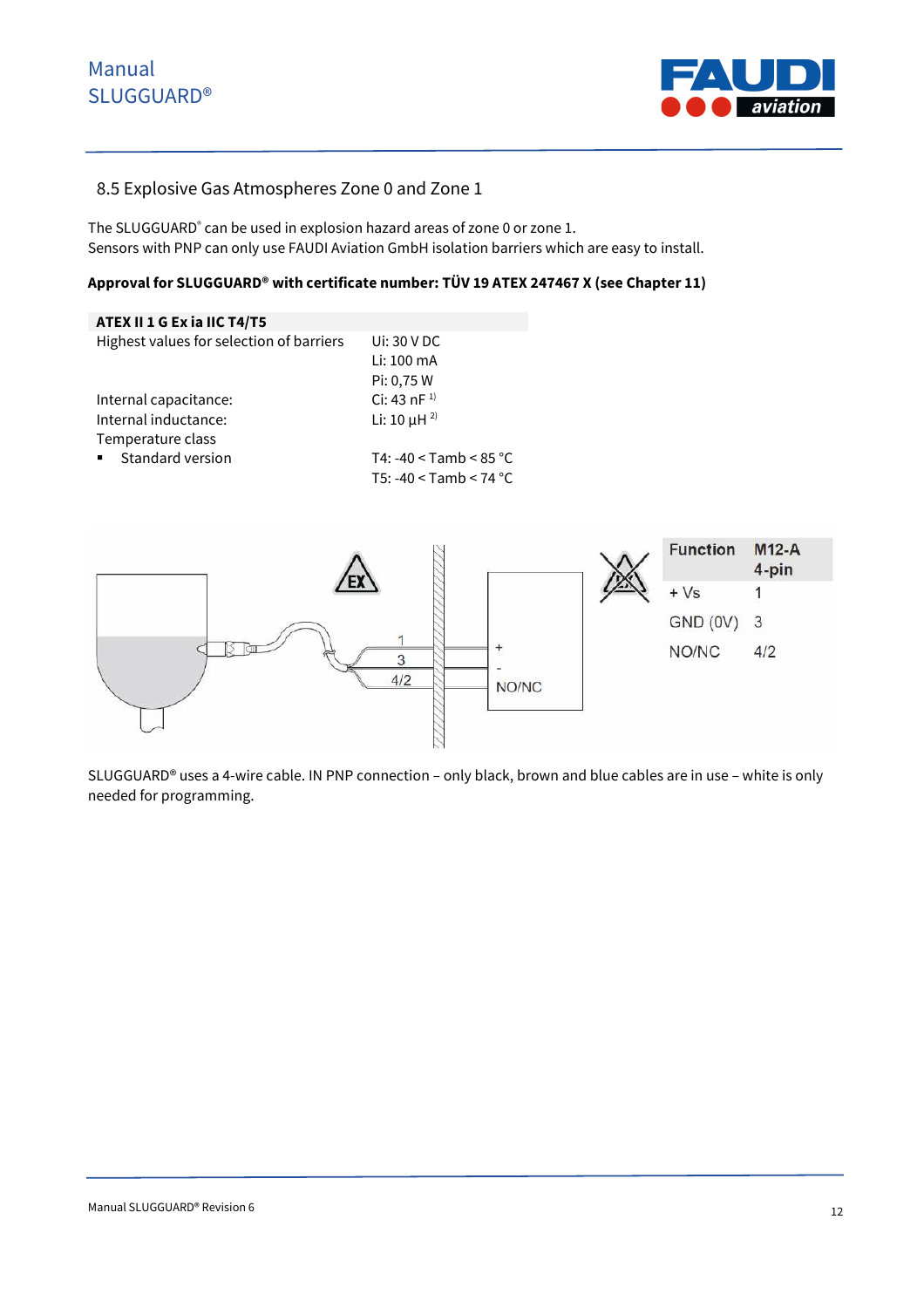

### 8.6 Isolating Barrier for SLUGGUARD®



### 8.7 Relay Outputs of Barrier

SLUGGUARD and barrier are configured to use relay connectors 1 (COM) and 3 (NO). If you connect as shown in the above scheme this –a missing SLUGGUARD® or a broken cable will create an ALARM to indicate fail safe error.

For the connection of relay output 1 and 3 – internal switch inside the barrier must be set to normal.

Open front cover

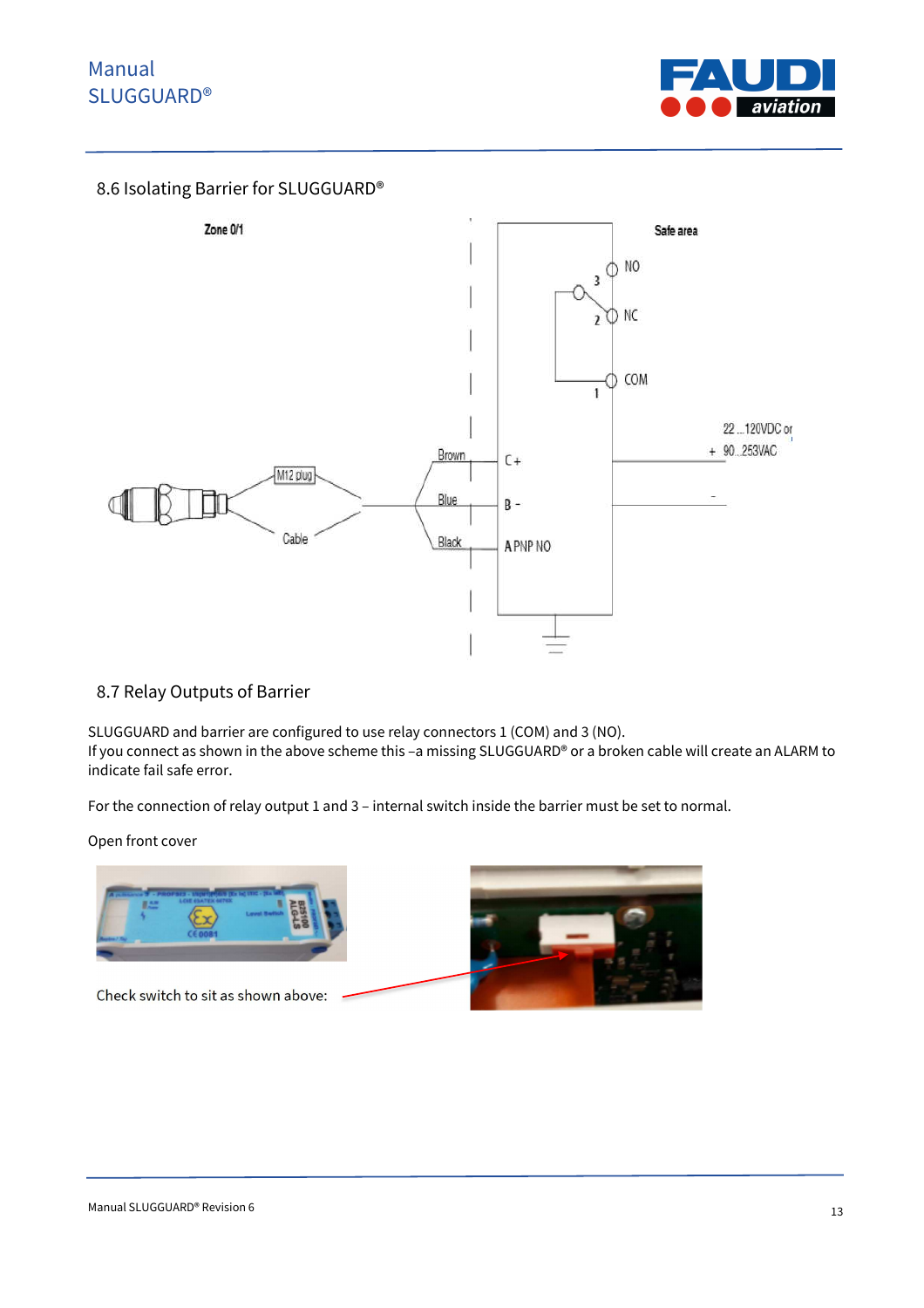

### 9. Cleaning, Maintenance and Repair

#### **Cleaning**

Cleaning of the SLUGGUARD® is recommended – preferable during quarterly check.

#### **Maintenance**

Regular maintenance is not required.

#### **Repair**

Do not repair the SLUGGUARD<sup>®</sup> yourself. Send the damaged sensor to FAUDI Aviation GmbH.

#### 9.1 Disposal



Do not dispose of in household waste.

Separate materials and dispose of in compliance with nationally applicable regulations.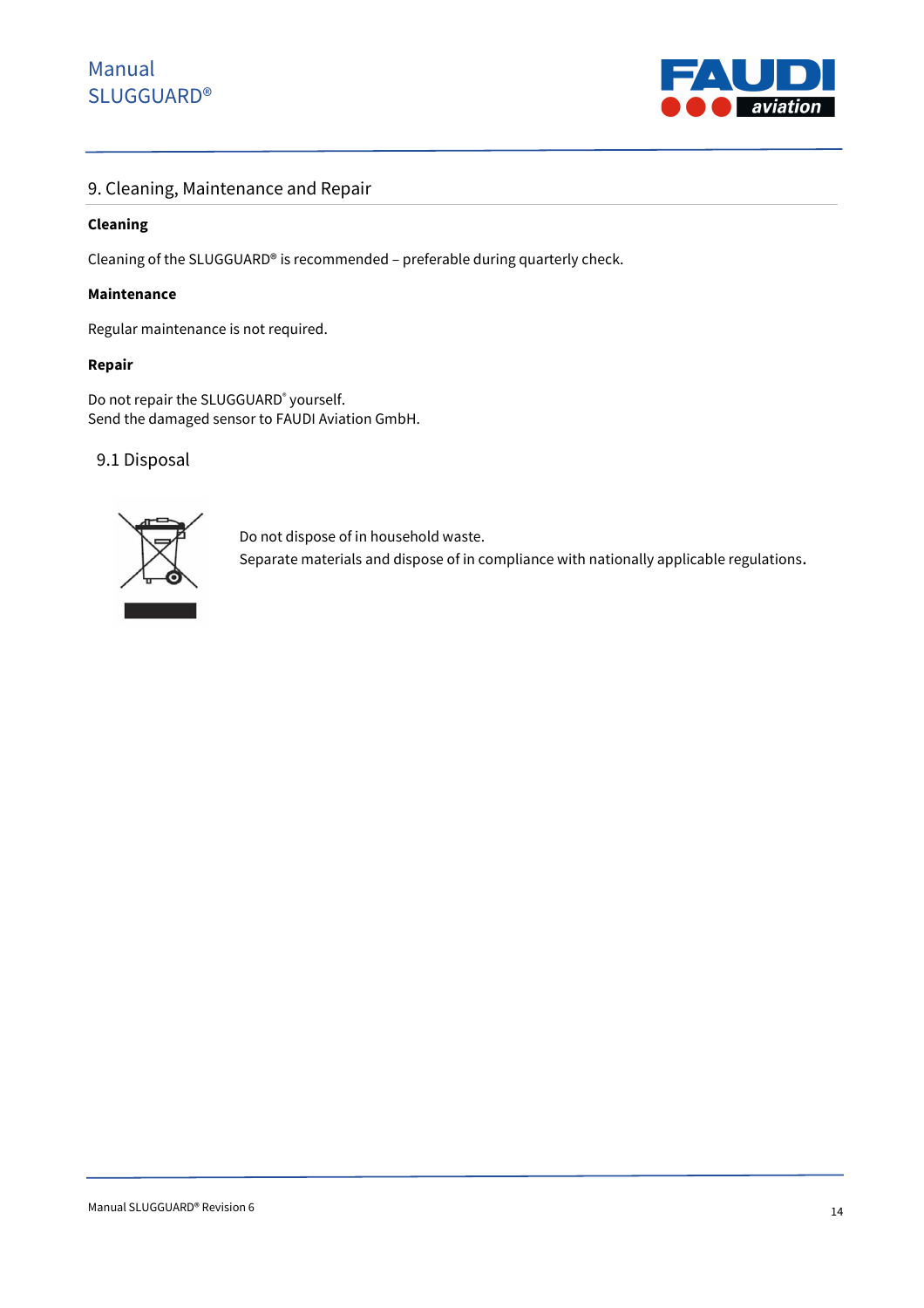

## 10. Technical Data

| <b>Environmental conditions</b> |                                         |
|---------------------------------|-----------------------------------------|
| Operating temperature range     | ■ $-40+85$ °C                           |
| Storage temperature range       | $-40+85 °C$                             |
| Ambient humidity                | $-$ < 98 % RH,                          |
|                                 | condensing                              |
| <b>Protection class</b>         | ■ IP67                                  |
|                                 | • IP69K (with appropriate cable)        |
| Oscillations (sinusoidal)       | $\blacksquare$ 1.6 mm p-p (225 Hz),     |
| (EN 60068-2-6)                  | 4 g (25100 Hz), 1 oktave / min.         |
| <b>Power supply</b>             |                                         |
| Voltage supply range            | $1230$ V DC                             |
| Reverse polarity protection     | " yes                                   |
| <b>Current consumption</b>      | $\blacksquare$ 25 mA typ.,              |
| (without load)                  | 50 mA max.                              |
| Power-up time                   | $-2s$                                   |
| <b>Features</b>                 |                                         |
| Repeatability                   | $-1$ mm                                 |
| <b>Hysteresis</b>               | $-1$ mm                                 |
| Response time                   | $\blacksquare$ 0.1 s                    |
| Damping                         | $\blacksquare$ 0.010.0 s (configurable) |
| <b>Output signal</b>            |                                         |
| Output type                     | $\blacksquare$ PNP                      |
|                                 | $\blacksquare$ NPN                      |
| Current load                    | $\blacksquare$ 20 mA max.               |
| Short circuit protection        | ■ Yes                                   |
| Voltage drop                    | PNP: (+Vs-1.5V) ±0.5 V,                 |
|                                 | $Rload = 10k\Omega$                     |
|                                 | • NPN: $(+1.5 V) \pm 0.5 V$ ,           |
|                                 | $Rload = 10k\Omega$                     |
| Leakage current                 | $\blacksquare$ max. $\pm$ 100 µA        |
| Switching logic                 | • Normally open (NO),                   |
|                                 | active low                              |
|                                 | • Normally closed (NC),                 |
|                                 | high enabled                            |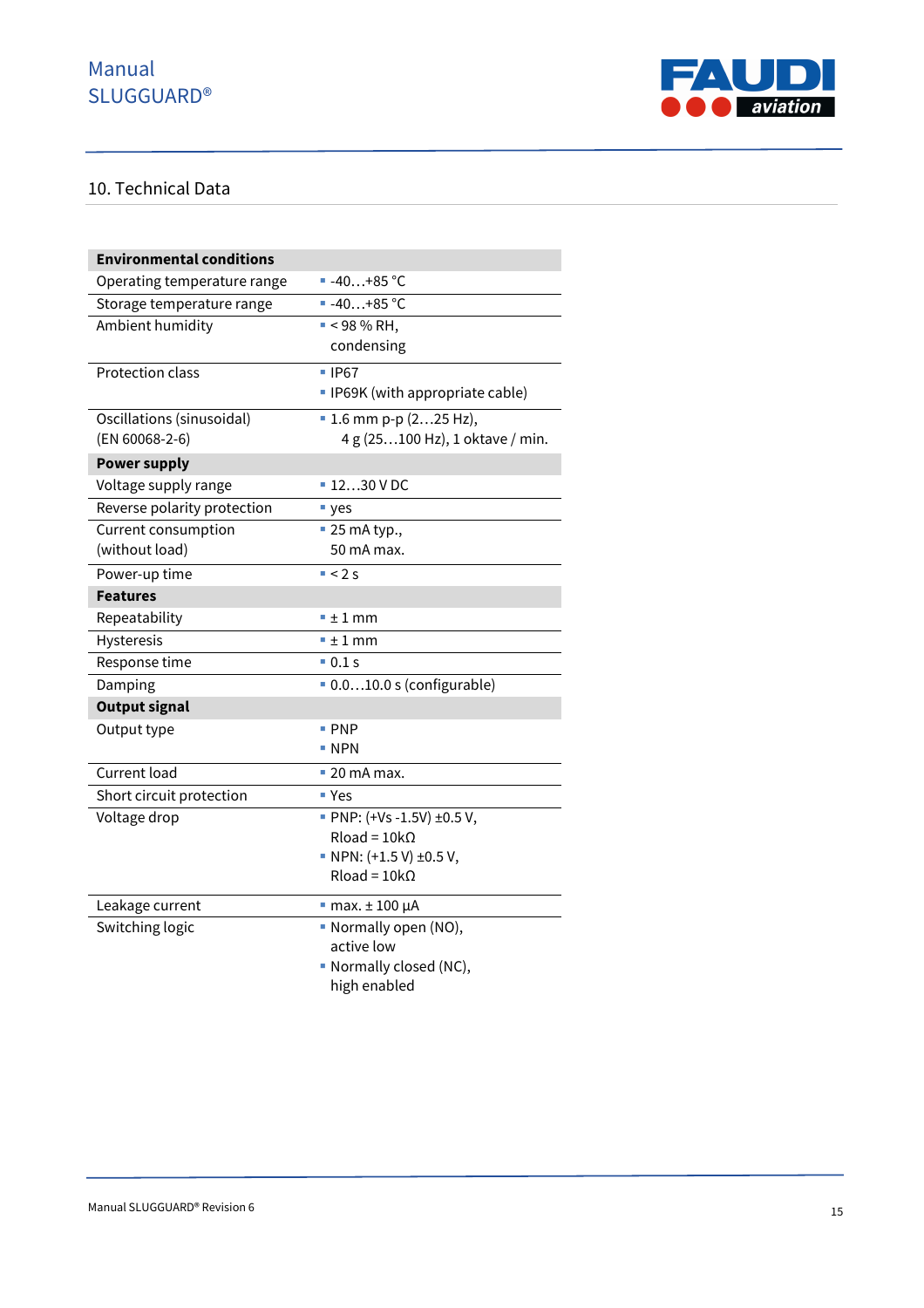

### 11. ATEX Approval

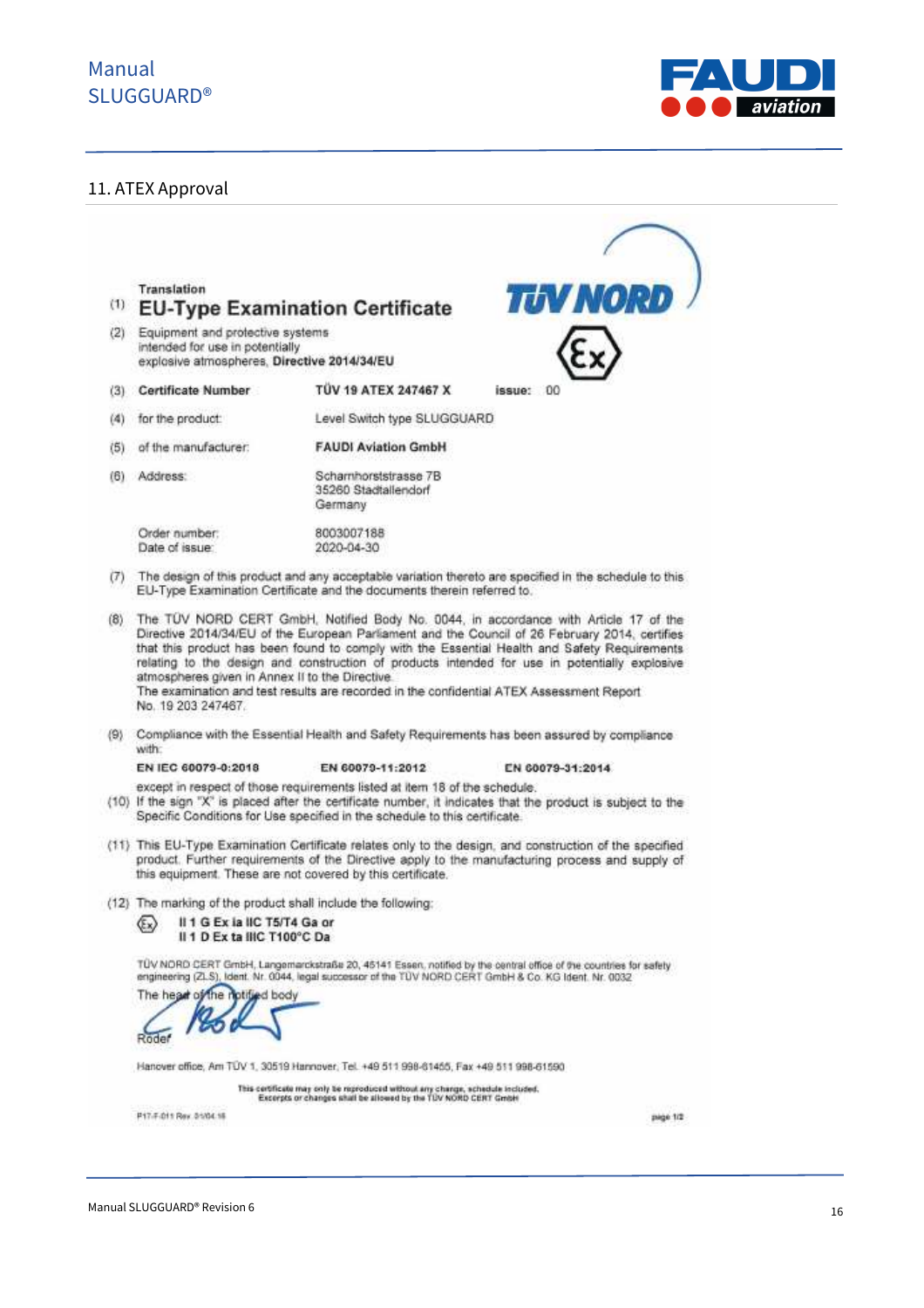



issue 00

### (13) SCHEDULE

#### (14) EU-Type Examination Certificate No. TÜV 19 ATEX 247467 X

#### (15) Description of product

The product is used for measuring the level of a fluid or powder media. The measuring principle is based on the DK value of the media. A signal transmitted from the tip of the sensor is swept from approximately 100 to 180 MHz, and is detected by the capacitance measured from sensor tip to the nearest tank or pipe wall.

An internal inductor in series with the measured capacitance forms resonance circuit. The resonance frequency of this circuit is used to determine if a media is present.

The product contains a PCB mounted with electrical components. This contains the electronic circuit necessary for the products functionality.

The PCB is mounted in a stainless steel housing and sealed in top and bottom to achieve an IP protection degree of IP 67. The shape of the steel housing may vary, but will always fully enclose the PCB and sensor. The connection is done via an M12 plug.

The sensor electrode is encapsulated, and thereby insulated, by the material of PSU or PEEK and has no electrical connection to the media.

| Type key  |
|-----------|
| SLUGGUARD |

#### **Electrical data**

Supply and Signal circuit (Plug M12)

In type of protection intrinsic safety Ex ia IIC Only for connection to certified intrinsically safe circuits. Maximum values:

|                                | $U_i = 30$ VDC |  |
|--------------------------------|----------------|--|
|                                | $l = 100$ mA   |  |
|                                | $P_i = 0.75 W$ |  |
| Effective internal capacitance | $C = 43$ nF    |  |
| Effective internal inductance  | $L = 10$ uH    |  |

#### **Thermal** data

Permissible range of ambient temperature: - 40 °C up to +74 °C T5 -40 °C up to +85 °C T4 resp. T100°C

- (16) Drawings and documents are listed in the ATEX Assessment Report No. 19 203 247467
- (17) Specific Conditions for Use
	- The dielectric strength test of 500 V r.m.s is not satisfied for the level switch. The maximum  $1.$ insulation voltage between housing and intrinsically safe housing is 40 V. The user must take special care during installation.
	- The sensor can be delivered with factory mounted M12 plug connector. The sensor can  $\overline{2}$ alternatively be delivered without the M12 plug connector. In case delivery is without plug connector a connector meeting ingress protection IP 67 must be chosen.
- (18) Essential Health and Safety Requirements No additional ones

- End of Certificate -